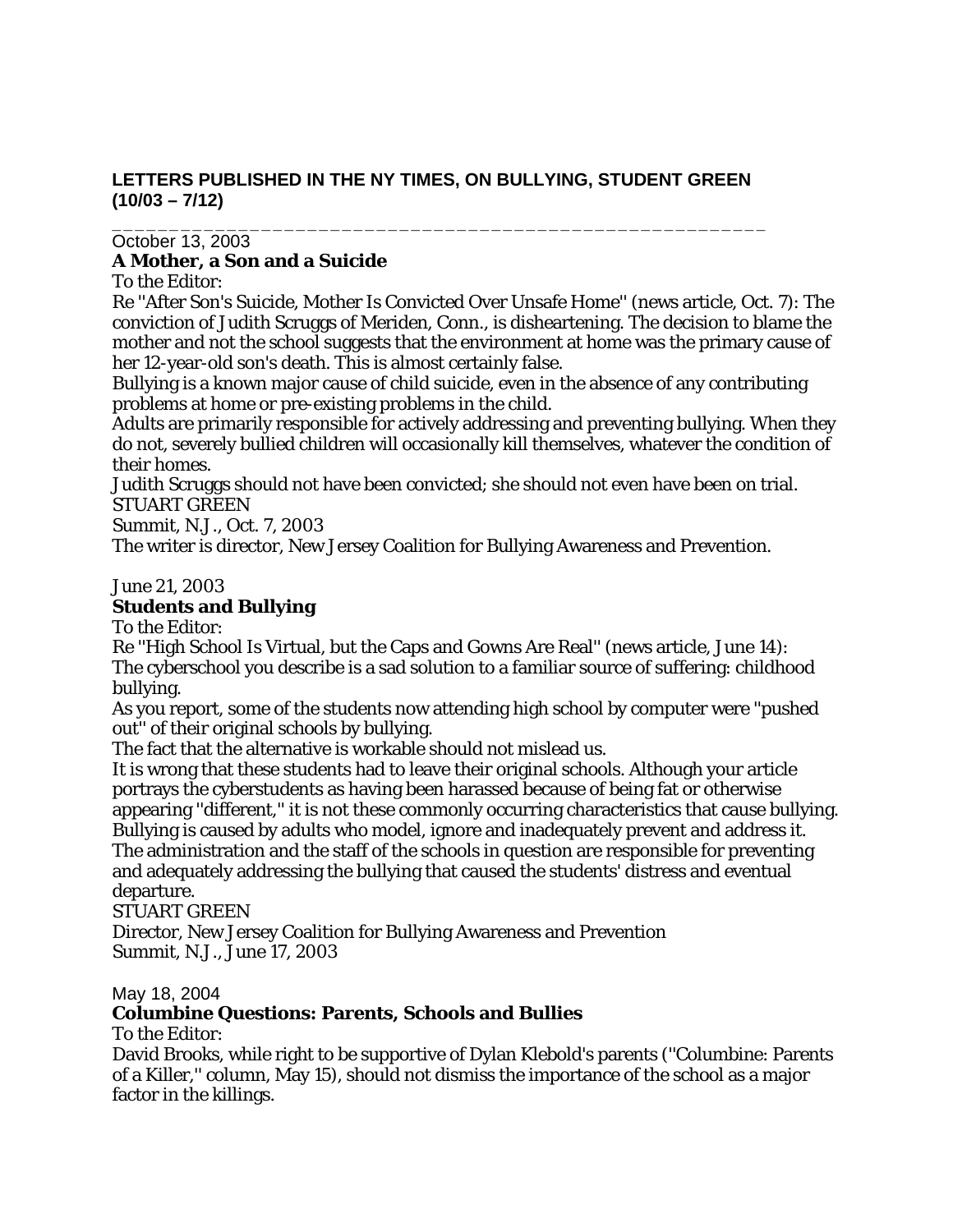Dylan Klebold was a bullied child, attending a school in which bullying was not being adequately addressed. Bullied children suffer tremendously, cannot end the bullying by themselves, and occasionally kill themselves or, rarely, others.

Adults are capable of effectively addressing bullying, but most continue not to do so. The ''self-initiating moral agent who made his choices and should be condemned for them'' is not only Dylan Klebold, it is also the adults in charge of his school.

Blaming the child alone won't solve the problem. And the problem needs to be solved. STUART GREEN

Summit, N.J., May 16, 2004

The writer is director, New Jersey Coalition for Bullying Awareness and Prevention.

#### March 5, 2005

# **The Autistic Child: Help and Heartbreak**

To the Editor:

When a child with autism sits alone in a school lunchroom day after day, that child's intense suffering is an emergency that must be addressed. School administrators and staff members should expect and encourage other children to include and befriend the abandoned child. In schools in which bullying awareness and prevention activities are a strong focus, children with autism can have a better day. This is a "false hope" at present for parents of autistic children only because there are still so few schools that recognize that the problem can be effectively tackled -- and then do so.

STUART GREEN

Summit, N.J., Feb. 27, 2005

The writer is director of the New Jersey Coalition for Bullying Awareness and Prevention.

#### July 5, 2005

#### **Bigger Problems Than Weight**

To the Editor:

Re ''For Overweight Children, Are 'Fat Camps' a Solution?'' (June 28): The major factor in the unhappiness of overweight children is not their weight; it is harsh treatment and lack of acceptance by other children and by adults.

While it is unclear whether a child's participation in a weight camp will result in lower weight long term, it is certain that the child's school administrators and teachers can prevent much of the suffering associated with being bullied. In schools at which bullying is effectively addressed, children of all weights and shapes can find acceptance and support. Such children are then truly free to try to make changes in their weight or not, as they wish, unburdened by the fears and pressures harsh treatment by peers adds to the mix. STUART GREEN

Summit, N.J.

The writer is the director of the New Jersey Coalition for Bullying Awareness and Prevention.

#### March 26, 2008

#### **LETTERS; At 15, He's Bullied, Again and Again**

To the Editor:

Re ''A Boy the Bullies Love to Beat Up, Repeatedly,'' by Dan Barry (This Land column, front page, March 24):

The article about the bullying of Billy Wolfe depicts most of the elements present in calls we receive almost daily from parents of bullied children.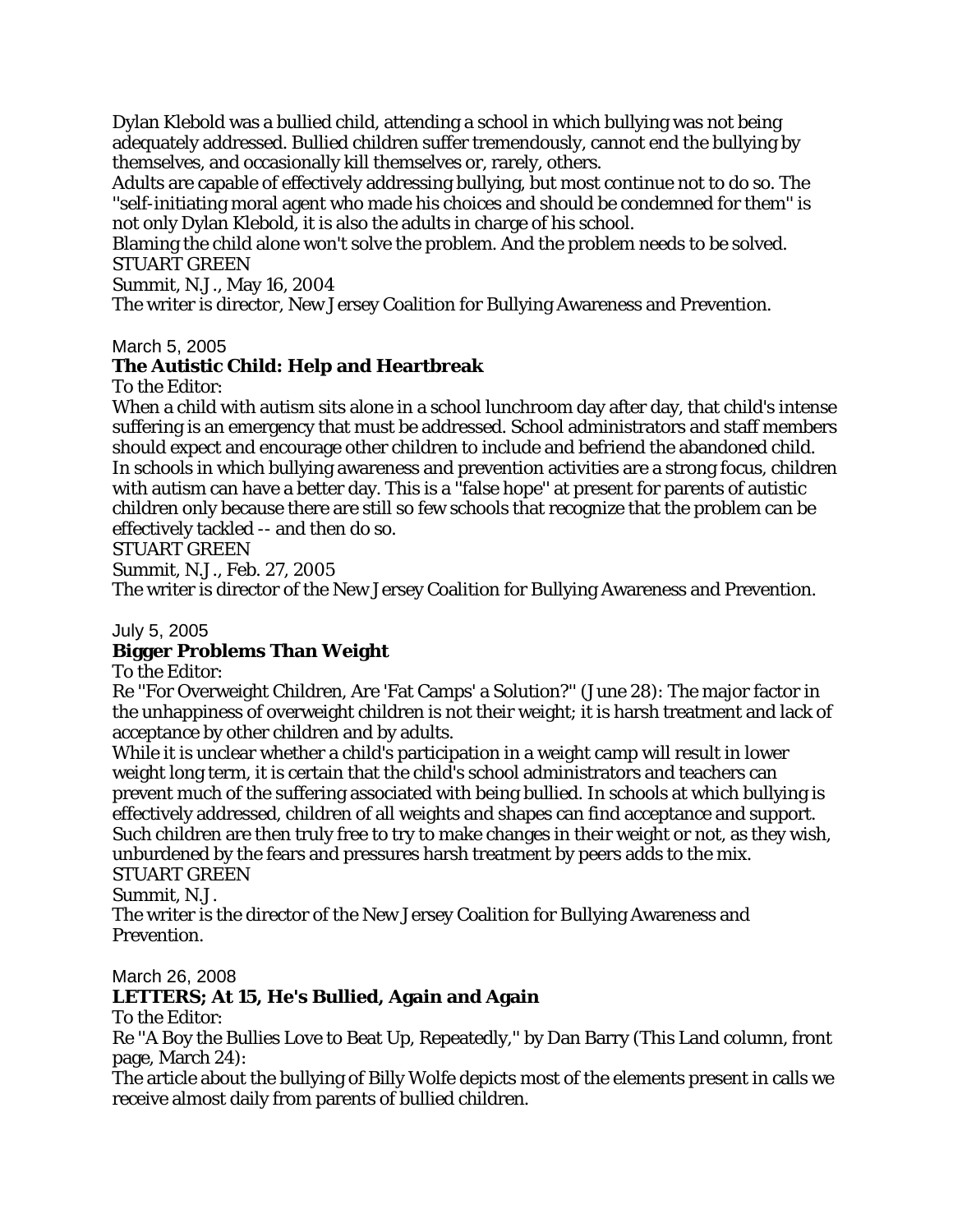From the parents' point of view, the school doesn't prevent the bullying or address incidents urgently enough. Parents feel they are treated as antagonists. Parents are outraged when staff members mistakenly focus on the role or characteristics of the bullied child. Often, as in this case, the targeted child has a special health or learning need, or other

perceived difference, and thus the bullying is a hate crime. Increasingly, the outcome is that parents sue the school.

Schools must understand that bullying is not an ordinary conflict between kids; it is an assault on the targeted child. What is happening in Arkansas is also common in New Jersey and New York. As Dan Barry writes, it's happening everywhere.

STUART GREEN

Summit, N.J., March 24, 2008

The writer is director of the New Jersey Coalition for Bullying Awareness and Prevention.

#### April 4, 2010

# **LETTERS; Intervening to Stop Bullying**

To the Editor:

Re ''Playtime Is Over'' (Op-Ed, March 27):

It's good to see David Elkind affirm the need for active intervention by schools to address bullying in the schoolyard, especially given his status as a leading advocate for the value of unstructured children's play.

Bullying is indeed a significant problem. The new anti-bullying law in Massachusetts he mentions was spurred by the bullying-related suicide of a 15-year-old high school student. In addition to being a factor in youth suicide, bullying is the No. 1 reason for students to bring weapons to school. In fact, bullying affects everything at school, from grades to relationships.

Recess monitors are therefore a good idea, providing adult supervision to an area in which much bullying takes place and ensuring that activities include all children. Beyond the schoolyard, good supervision and active inclusion are needed in all school areas, from classrooms to hallways. We must continue to intervene.

STUART GREEN

Summit, N.J., March 27, 2010

The writer is chairman of the New Jersey Commission on Bullying in Schools and director of the New Jersey Coalition for Bullying Awareness and Prevention.

# July 27, 2010

LETTERS

# **How to Tame a Schoolyard Bully**

To the Editor:

Susan Engel and Marlene Sandstrom understand what it takes to address childhood bullying effectively. Their emphasis on schools that model kindness and encourage collaboration is especially on target.

They are also right that as social and legal pressure to address bullying increases, schools often turn to narrow packaged programs and don't look deeply enough at school culture as the root of the problem.

But for schools to change overall functioning and attitudes, good laws are necessary. Only legislatures can finance the training and support required if society truly wants schools to change. Laws can empower and protect those most bullied and at risk by establishing and reinforcing rights and providing pathways for redress. And law is itself the clearest expression of society's expectation for change.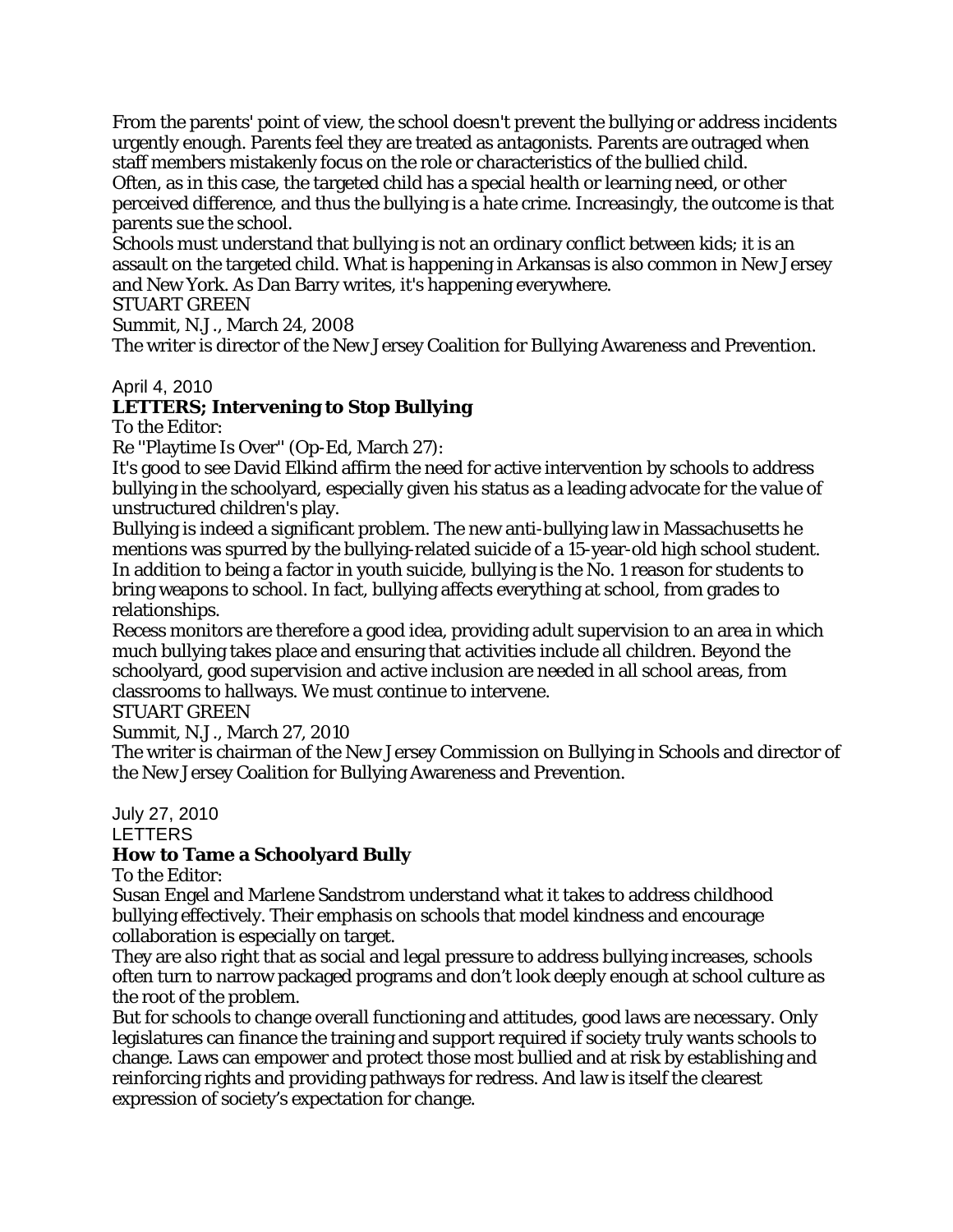So let's do all that Ms. Engel and Ms. Sandstrom recommend. And let's also have strong anti-bullying laws. STUART GREEN Summit, N.J., July 23, 2010 *The writer is director of the New Jersey Coalition for Bullying Awareness and Prevention.* 

December 11, 2010 LETTERS

### **Mom and Dad vs. the Cyberbully**

To the Editor:

In every case cited in the article, the cyberbullying occurred between young people who knew one another from the same schools or programs. For one child ("D.C."), it was his "loner" status in school that attracted the attention of the boys who attacked him. In most bullying, a child likely to be targeted and his or her negative relationships with other youth can be identified even before an incident occurs.

There should have been at least one trusted adult in the school who was aware of the child's isolated status before the incident, who was working to improve it, and to whom the child could turn when incidents began. Apparently, this was not so.

I'm appalled that there continues to be an uncertain or negative response by school administrators and staff to parents and children when bullying  $-$  cyber or not  $-$  occurs. The adults who run the schools and youth programs that children attend are also responsible for addressing bullying! Until they do, much unnecessary suffering will continue to occur. STUART GREEN

Summit, N.J., Dec. 6, 2010 *The writer is director of the New Jersey Coalition for Bullying Awareness and Prevention.* 

August 26, 2011 LETTERS

# **Should Colleges Stop Fraternity Hazing?**

To the Editor:

Re "A Pledge to End Fraternity Hazing" (Op-Ed, Aug. 24):

The pledge by David J. Skorton, the president of Cornell University, to end fraternity hazing at Cornell deserves tremendous praise. His bold action will inevitably be duplicated by other college administrators. His shift in awareness and this decision are perfect examples of the institutional change sought by the surging anti-bullying movement.

In the end, helping children and other vulnerable populations always comes down to what courageous, groundbreaking individuals will do. Those of us who are advocates greatly appreciate Dr. Skorton's model leadership on hazing.

STUART GREEN

Summit, N.J., Aug. 25, 2011

Director, New Jersey Coalition for Bullying Awareness and Prevention Summit, N.J.,

October 21, 2011 LETTERS

# **The Pain of Bullying**

To the Editor:

Charles M. Blow's Oct. 15 column, "The Bleakness of the Bullied," is the best description I've seen of the pain children can experience from this isolating form of violence.